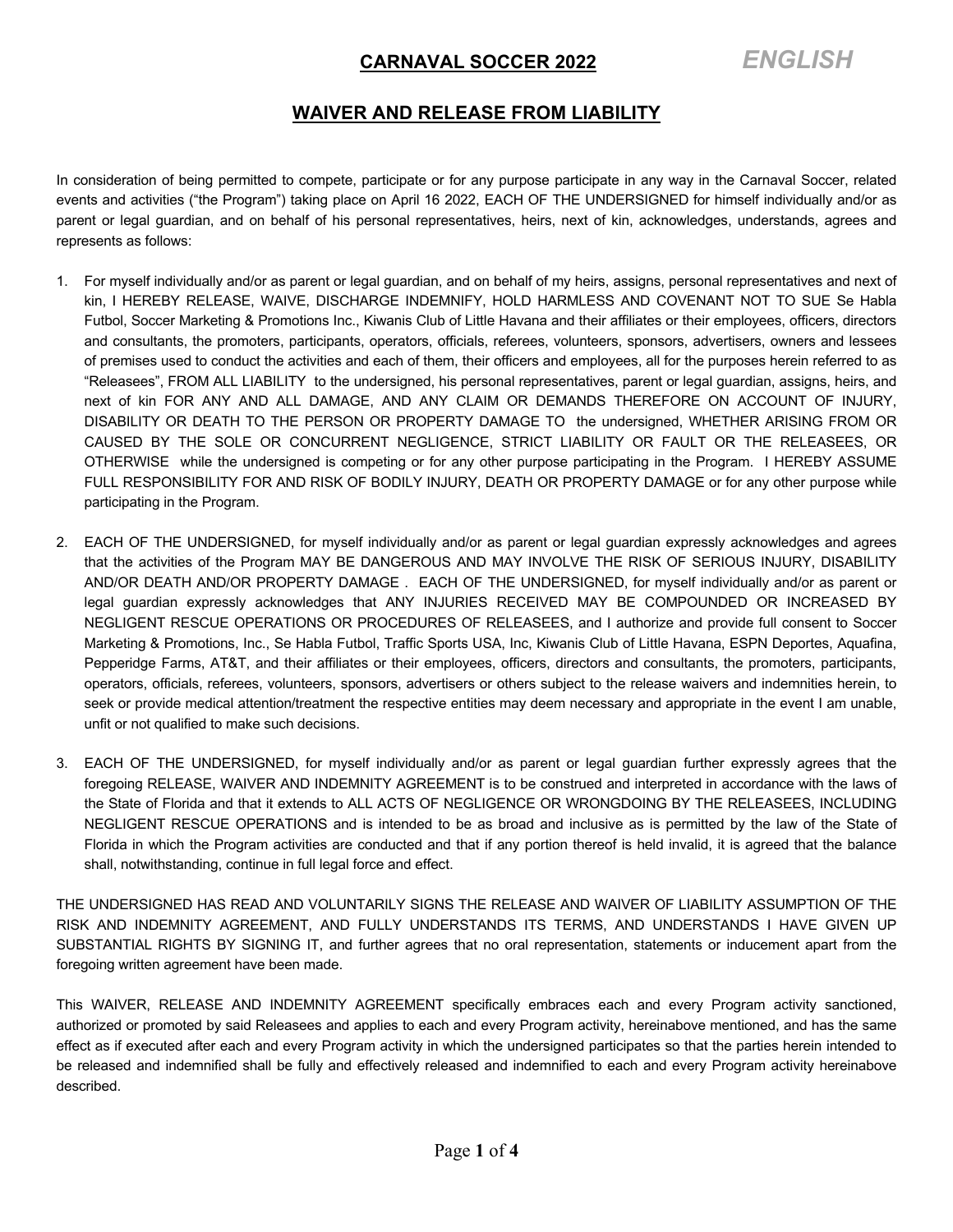#### **RENUNCIA Y EXONERACIÓN DE RESPONSABILIDAD**

Con el propósito de participar en cualquier capacidad en el torneo de futbol Carnaval Soccer, y cualquier actividad o evento relacionada con este (el Evento) en el 16 de Abril de 2022, todos y cada uno de los suscritos, por si mismo o a través de su representante personal, herederos o parientes, entiende, aprecia y está de acuerdo con lo siguiente:

- 1. Yo individualmente y/o como padre o acudiente y a nombre de mis herederos, designados, representantes personales y parientes, EXONERO, RENUNCIO Y LIBERO DE RESPONSABILIDAD Y DEMANDAS Se Habla Futbol, Traffic Sports USA, Inc, Kiwanis Club of Little Havana y a sus afiliados, empleados, oficiales, directivos, consultores, los promotores, participantes, operadores, oficiales, árbitros, voluntarios, patrocinadores, dueños y arrendatarios de los perímetros utilizados para llevar a cabo las actividades del Evento y todos ellos, sus oficiales y empleados, de aquí en adelante y para efectos de este documento los "Exonerados", DE TODA RESPONSABILIDAD hacia el suscrito, sus representantes personales, padres o acudientes, designados, herederos y parientes, POR CUALQUIER O TODOS LOS PERJUICIOS Y CUALQUIER RECLAMO O DEMANDA QUE RESULTE DE CUALQUIER LESION, DISCAPACIDAD O MUERTE O CUALQUIER DAÑO MATERIAL que afecte al suscrito, QUE SE PRDUZCA COMO RESULTADO DE LA NEGLIGENCIA, PERSONAL O CONJUNTA, RESPONSABILIDAD DIRECTA O CULPA DE LOS EXONERADOS O POR CUALQUEIR CAUSA mientras el suscrito esté compitiendo o participando de cualquier otra forma en en el Evento. POR ESTE MEDIO ASUMO RESPONSABILIDAD TOTAL Y ASUMO EL RIESGO DE SUFRIR LESIONES PERSONALES, MUERTE O DAÑOS MATERIALES A MIS BIENES o por cualquier otro propósito derivado de mi participación en el Evento.
- 2. TODOS LOS SUSCRITOS, individualmente y/o como padres o acudientes manifiestan que las actividades del Evento PUEDEN SER PELIGROSAS E IMPLICAN RIESGOS DE SUFRIR LESIONES, DISCAPACIDADES Y/O MUERTE Y/O DAÑOS MATERIALES. CADA UNO DE LOS SUSCRITOS, individualmente y/o como padres o acudientes, manifiestan que CUALQUIER LESIÓN PUEDE PRODUCIRSE O AGRAVERSE COMO PRODUCTO DE OPERACIONES DE RESCATE NEGLIGENTES O POR PROCEDIMIENTOS QUE REALICEN LOS EXONERADOS, y autorizo y de manera expresa doy mi consentimiento a Se Habla Futbol, Traffic Sports USA, Inc, Kiwanis Club of Little Havana, ESPN Deportes, Aquafina, Pepperidge Farms, AT&T y sus afiliados y empleados, oficiales, directores y consultores, los promotores, participantes, operadores, oficiales, árbitros, voluntarios, patrocinadores y otros sujetos a las disposiciones de exoneración de este documento a que soliciten o provean la atención médica y/o tratamiento que consideren necesario y apropiado en caso que yo no esté en condiciones de tomar decisiones en este sentido.
- 3. Expreso mi consentimiento mediante este Acuerdo de Exoneración de Responsabilidad en que este documento se rija y se interprete según las leyes del Estado de la Florida y que se entienda que comprende TODOS LAS ACCIONES NEGLIGENTES O CULPOSAS DE LOS EXONERADOS, INCLUYENDO OPERACIONES DE RESCATE QUE RESULTEN NEGLIGENTES, y que se entiende este como un documento de alcance amplio e incluyente tal como es permitido por la legislación de la Florida, y que si alguna de las disposiciones se invalida, se acuerda que el Acuerdo en general se mantiene vigente y conserva su fuerza y efecto legal.

HE LEIDO ESTE ACUERDO DE EXONERACIÓN DE RESPONSABILIDAD Y DE ASUNCIÓN DE RIESGO, ENTIENDO SUS TÉRMINOS Y ENTIENDO QUE HE RENUNCIADO A DERECHOS ESENCIALES AL FIRMARLO Y LO SUSCRIBO DE LIBREMENTE SIN QUE MI VOLUNTAD ESTÉ CONSTREÑIDA, y manifiesto expresamente que no he realizado ni realizaré en adelante otra manifestación oral, declaraciones o acuerdo escrito.

Este ACUERDO DE RENUNCIA Y EXONERACIÓN DE RESPONSABILIDAD abarca específicamente todas y cada una de las actividades del Evento sancionadas, autorizadas y promovidas por los Exonerados y es aplicable a todas y cada una de las actividades del Evento que se mencionan anteriormente, y produce el mismo efecto como si se ejecutase después de realizar todas y cada una de las actividades en las que el suscrito participe para que las partes interesadas sean exoneradas e indemnizadas estén completamente exoneradas e indemnizadas por cada una de las actividades del Evento descritas en este documento.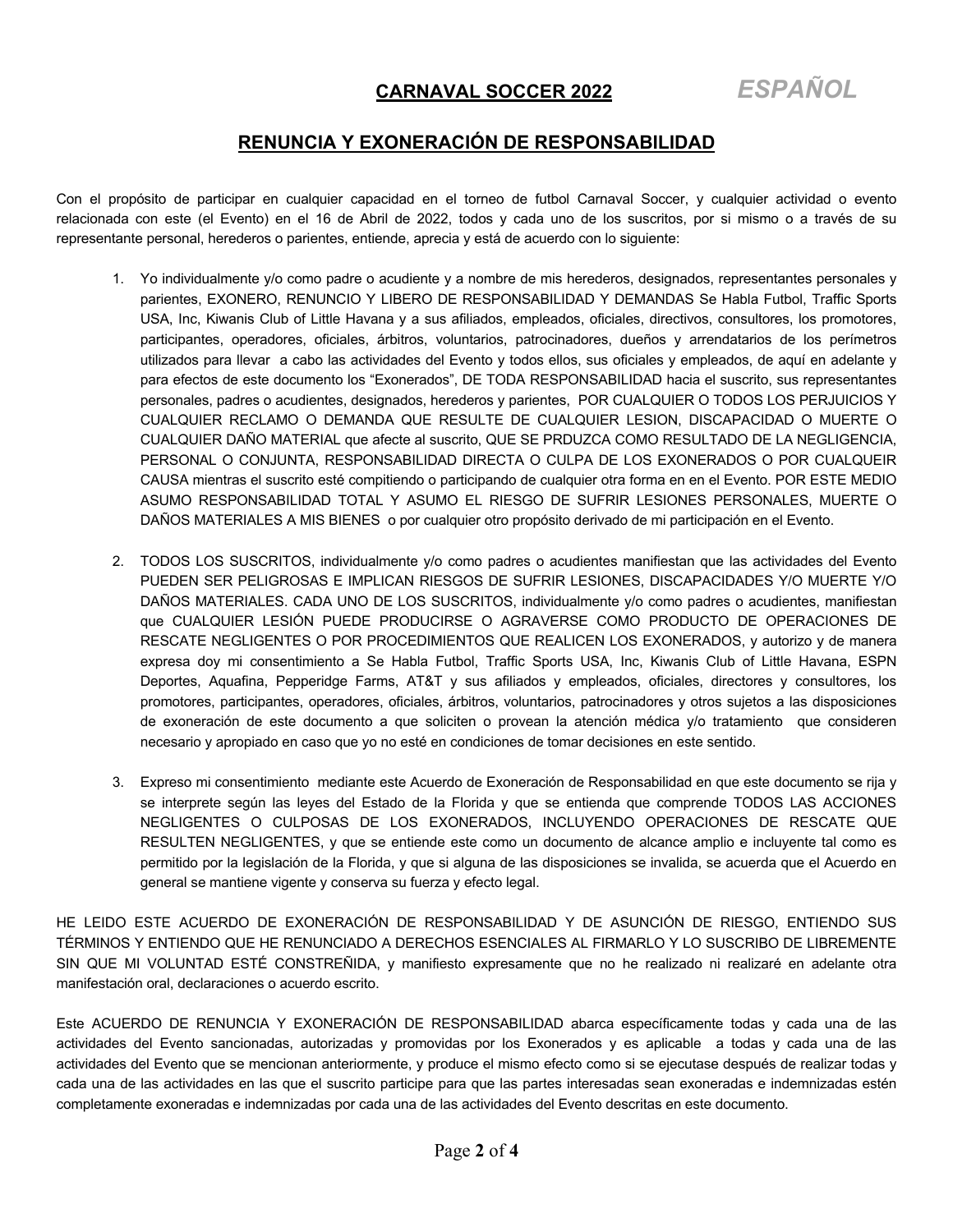## **PARTICIPANT INFORMATION AND SIGNATURE**

**If participant is under 18 years old, this form must be signed by the participant's parent or legal guardian.**

# **INFORMACÍON DEL PARTICIPANTE Y FIRMA**

**Si el participante es menor de 18 años, deben firmar sus padres o acudientes**

| <u>PLAYER 1 / JUGADOR 1:</u> |                                                                                  |                                            |
|------------------------------|----------------------------------------------------------------------------------|--------------------------------------------|
|                              |                                                                                  |                                            |
|                              |                                                                                  |                                            |
|                              |                                                                                  |                                            |
|                              |                                                                                  |                                            |
| <b>PLAYER 2 / JUGADOR 2:</b> |                                                                                  |                                            |
|                              |                                                                                  |                                            |
|                              |                                                                                  |                                            |
|                              |                                                                                  |                                            |
|                              |                                                                                  |                                            |
| <b>PLAYER 3 / JUGADOR 3:</b> |                                                                                  |                                            |
|                              |                                                                                  |                                            |
|                              |                                                                                  |                                            |
|                              |                                                                                  |                                            |
|                              |                                                                                  |                                            |
| <u>PLAYER 4 / JUGADOR 4:</u> |                                                                                  |                                            |
|                              |                                                                                  |                                            |
|                              |                                                                                  |                                            |
|                              | Zip/ Cod. Postal: ______________ Phone/ Tel: ___________________________________ | Email:                                     |
|                              |                                                                                  |                                            |
| <b>PLAYER 5 / JUGADOR 5:</b> |                                                                                  |                                            |
|                              |                                                                                  | DOB / Fecha de Nacimiento: \[\sqrtdgg / \] |
|                              |                                                                                  |                                            |
|                              |                                                                                  |                                            |
|                              |                                                                                  | Date/Fecha: $\frac{1}{\sqrt{2}}$           |